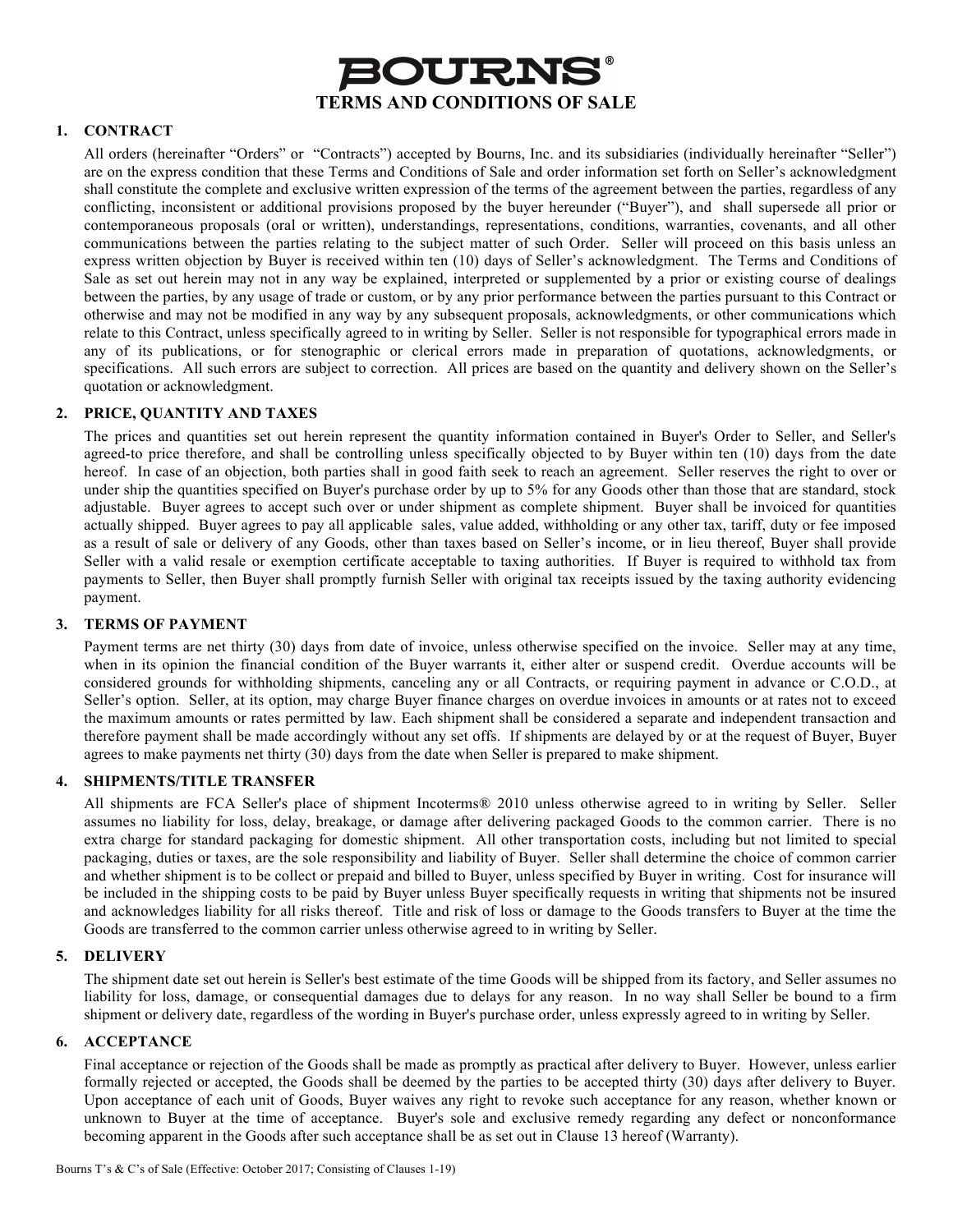## **7. RETURNS**

A. The parties agree that Buyer shall be entitled to reject an entire installment shipment only if: (i) the shipped Goods fail to meet Seller's standard acceptance level (or the agreed acceptance level, if specified in writing), (ii) Seller receives written notice of such failure to meet the acceptance level with full explanation within thirty (30) days from date of shipment by Seller, and (iii) such failure is substantiated. In such event, Seller will either correct such failure or authorize return.

B. The rejection of any installment shipment shall not be considered grounds for cancelling the entire Contract. All returns of any nonconforming Goods within the applicable acceptance level shall be handled exclusively under the Warranty provisions in Clause 13.

## **8. CHANGES**

Any changes by Buyer relating to the work to be performed, method of shipment or packing, schedule, or place of delivery must be made by written order to Seller. If such changes cause an increase or decrease in the cost of performance or in the time required for performance, the parties shall negotiate an equitable adjustment promptly in good faith and the Contract shall be modified in writing accordingly, provided that any changes which decrease the quantity of Goods ordered shall be governed by the terms of Clause 9 below. Seller shall have ninety (90) days from receipt of a written request for change in which to claim an adjustment under this clause.

## **9. CANCELLATION/RESCHEDULING**

In the event of cancellation or rescheduling of all or any part of the Contract by Buyer, Seller shall be entitled to be paid cancellation and/or rescheduling charges, as reasonably determined by Seller, except as otherwise expressly agreed in writing by Seller. Such charges shall include all expenses, liabilities, and obligations incurred with respect to manufacturing the Goods, storing the Goods, or contracting manufacture of the Goods, plus an allowance for a reasonable profit.

# **10. FORCE MAJEURE**

In no event shall Seller be liable for any losses or damages (including incidental or consequential damages), delays or defaults occasioned by: (i) acts of God or of a public enemy, (ii) acts of the United States or foreign Governments, or any state or political subdivision thereof, (iii) fires, floods, explosions or other catastrophes, (iv) epidemics and quarantine restrictions, (v) strikes, slowdowns, or labor stoppages of any kind, (vi) freight embargoes, (vii) unusually severe weather, (viii) delays of a supplier,  $(ix)$  terrorist activity, or  $(x)$  causes beyond the control of Seller.

## **11. NON-APPROVED APPLICATIONS**

Buyer and end-users are ultimately responsible for selecting and testing Bourns® products for their particular applications. The limitations on Seller's responsibility for use of its Goods in high risk applications, such as nuclear, certain medical, aircraft/aerospace and automotive, is described in more detailed in the Legal Disclaimer Notice, incorporated herein by this reference. The full text of the Legal Disclaimer Notice (together with several bilingual versions) can be found at:

Web Page: http://www.bourns.com/legal/disclaimers-terms-and-policies; and PDF: http://www.bourns.com/docs/Legal/disclaimer.pdf.

### **12. TESTING**

RESERVED.

### **13. WARRANTY**

A. *Warranty and Exclusions*. Seller warrants to Buyer that all Goods furnished by Seller pursuant to Buyer's purchase orders: (i) at the time of shipment shall be compliant with Seller's specifications in effect at the time of manufacture, and (ii) for a period of twenty-four (24) months from the date of shipment under normal handling, storage and use, shall be free from defects in design, materials and workmanship. Excluded from Seller's warranty are prototypes, samples, manufacturing engineering work requests (MEWR), dummy parts or similar Goods and Goods that have been: (i) subject to abuse, misuse, neglect, accident, improper installation, or a use contrary to Seller's written instructions, (ii) altered or repaired by a person other than one expressly authorized by Seller in writing, or (iii) obtained from a non-Seller authorized source. For the avoidance of doubt, Goods that are not manufactured by or for Seller (e.g.: Counterfeit Goods) are excluded from Seller's warranty. Goods expressly warranted by Seller and reasonably determined by Seller not to conform to the warranty provisions of this Subsection A are referred herein to as Non-Conforming Goods.

B. *Claim Procedure*. Buyer shall notify Seller reasonably promptly after discovery of any Non-Conforming Goods. Buyer shall not return any Goods to Seller without the prior written authorization of Seller. Upon receipt of Seller's authorization and written instructions, Buyer shall return the Goods to Seller in accordance with such written instructions. Seller shall examine the Goods returned by Buyer. If Seller reasonably verifies that the returned Goods are Non-Conforming Goods, Seller shall provide Buyer with one (1) of the remedies set forth in Subsection C below.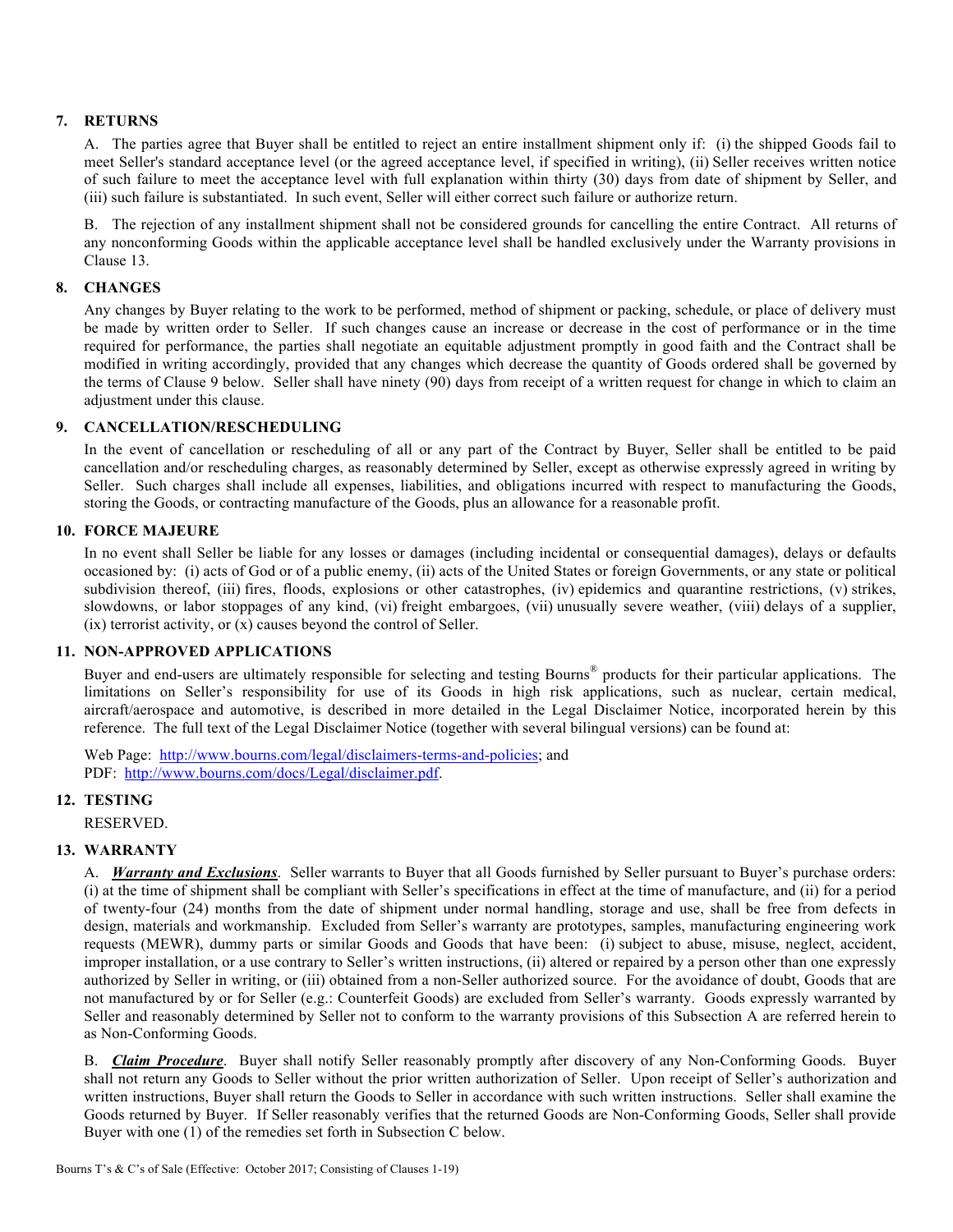C. *Remedies*. Seller, at its option, shall repair or replace, or refund the purchase price of, Non-Conforming Goods, or, if mutually agreed by Seller and Buyer, the purchase price of the Non-Conforming Goods shall be reduced by a mutually agreed amount. Seller shall not be obligated to repair or replace a Non-Conforming Good located in an embargoed country. Seller's obligations and Buyer's remedies with respect to Non-Conforming Goods are solely as set forth in this Subsection C.

D. *Limitations*. Seller's express warranty set forth in Subsection A is the only warranty with respect to Goods furnished pursuant to Buyer's purchase order(s). **SELLER EXPRESSLY DISCLAIMS ALL OTHER WARRANTIES, WHETHER ORAL, WRITTEN OR STATUTORY, OR EXPRESS OR IMPLIED, INCLUDING, BUT NOT LIMITED TO, ANY IMPLIED WARRANTIES OF MERCHANTABILITY AND/OR FITNESS FOR A PARTICULAR PURPOSE. IN NO EVENT SHALL SELLER BE LIABLE FOR ANY SPECIAL, INCIDENTAL OR CONSEQUENTIAL DAMAGES, INCLUDING, BUT NOT LIMITED TO, LOSS OF PROFITS**. Seller's total liability for Non-Conforming Goods shall not exceed the cost of the remedy selected by Seller at its option pursuant to Subsection C above.

## **14. INTELLECTUAL PROPERTY; INFRINGEMENT**

A. In regard to any Goods that Buyer purchases from Seller, no patents, trademarks, copyrights, trade secrets, or other intellectual property rights of Seller are transferred to Buyer other than: (i) an implied license to use the Goods for its intended purposes, and (ii) to the extent that any Seller software is embedded in the Goods, a royalty free, non-exclusive license to use such software in object code form for its intended purposes as embedded in the Goods for the life of the Goods.

B. Except as set forth herein, Seller shall defend and indemnify Buyer from and against all costs, expenses, liabilities, fees and damages arising from any claim or action to the extent that it asserts that any Goods purchased by Buyer from Seller misappropriates a trade secret or infringes any patent, trademark or copyright of any third party in the United States, provided that Buyer gives Seller: (i) prompt written notice of any such claim or action asserted against Buyer, (ii) the exclusive right to control and direct the investigation, defense and settlement of such claim or action, and (iii) full cooperation in the defense or settlement of such claim or action, including providing all data, information or knowledge in Buyer's possession or control relating to such claim or action. Buyer shall have the right to participate in its own defense of such claim or action, at its own expense, with counsel of its own choosing.

C. Seller shall have no liability or obligations to Buyer with respect to any claim or action relating to: (i) any Goods made or sold by Seller in accordance with Buyer's specifications or designs, (ii) Buyer-modified versions of Seller-supplied Goods, or (iii) the combination of Seller-supplied Goods with equipment, products, processes and/or services not supplied by Seller, provided that such infringement or misappropriation could have been avoided by a different combination or by the use of the unmodified Seller-supplied Goods alone.

D. In the event that Goods or any technology or process utilized by Seller to manufacture Goods for Buyer is held in any action or proceeding to directly infringe or misappropriate any United States patent, copyright, trademark, trade secret or other intellectual property right of a third party and its use is enjoined, or if in the opinion of Seller such Goods, technology or process is, or is likely to become, the subject of such a claim of direct infringement or misappropriation, Seller, at its own expense, shall have the right to: (i) procure for Buyer the right to continue using the Goods, (ii) replace or modify the Goods to make it non-infringing but reasonably functionally equivalent, or (iii) refund the purchase price and pay the shipping costs for the return of the Goods to Seller. Seller, thereafter, may cancel all open Contracts and terminate all future Contracts for such Goods and may decline acceptance of any future orders for such Goods without liability to Buyer or otherwise. Seller disclaims any implied warranties of non-infringement, liability for contributory infringement and inducement to infringe, and the rights and remedies set forth herein are the exclusive rights and remedies of Buyer with respect to claims of intellectual property infringement or misappropriation concerning Seller's Goods.

# **15. BUYER'S DATA**

Buyer agrees that all data furnished by Buyer in conjunction with its Contract, together with any information furnished orally, shall be free from proprietary or confidentiality restriction except as otherwise agreed in writing by Seller.

## **16. ASSIGNMENT**

Neither this Contract nor any interest herein may be assigned by Buyer either voluntarily or by operation of law without the prior written consent of Seller. No consent shall be deemed to relieve Buyer of its obligations to fully comply with the requirements hereof. Seller may, without Buyer's consent, assign any moneys due or to become due hereunder.

## **17. GOVERNING LAW AND JURISDICTION**

All Contracts accepted by Bourns, Inc. or Bourns Ventas S. de R.L. de C.V. and any disputes related to or arising therefrom shall be governed, construed and resolved, according to the laws of the State of California in effect on the date hereof. Exclusive jurisdiction and venue for such Contracts shall lie in the courts of the State of California located in the City of Riverside.